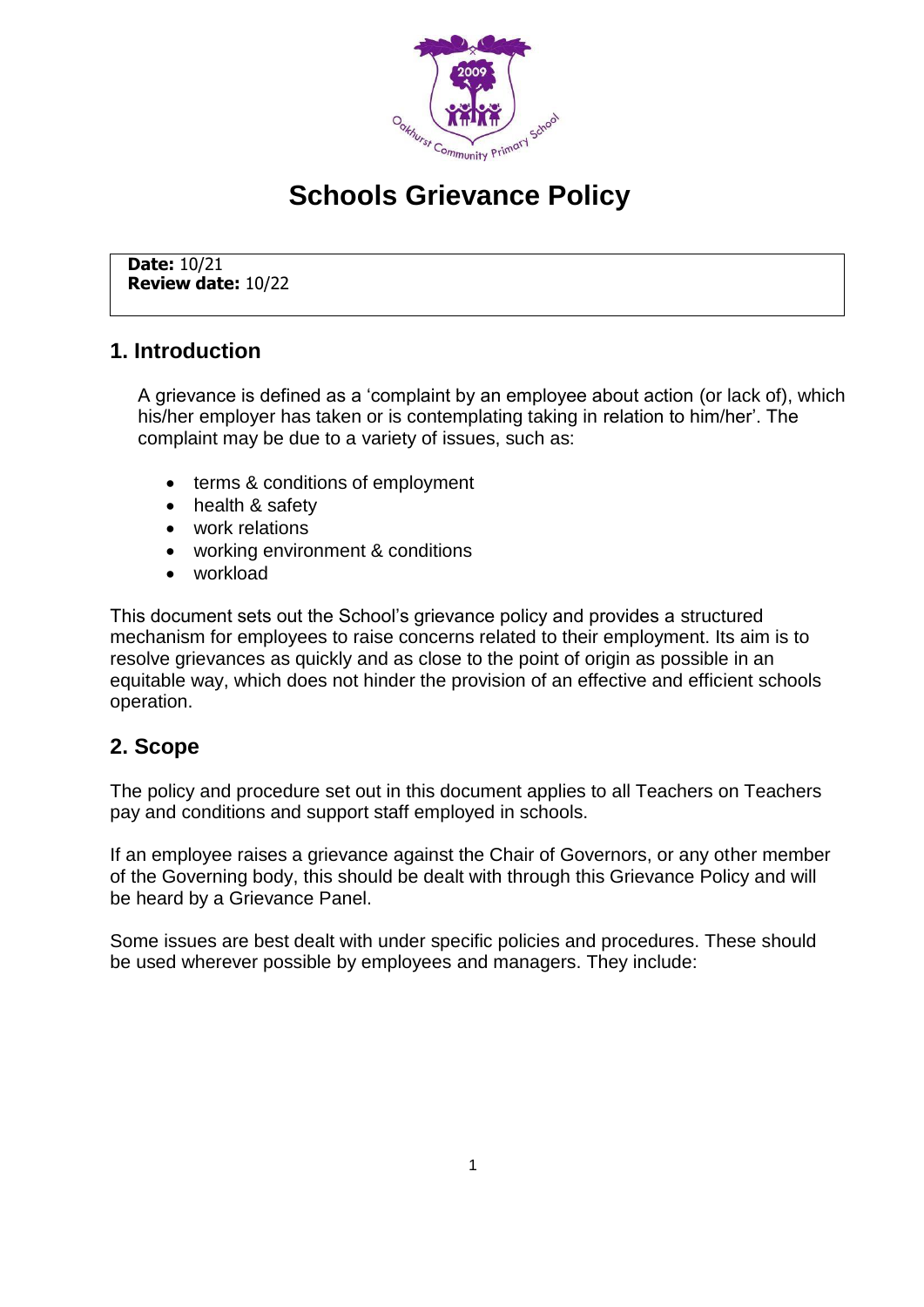| Organisational change      | Managing Change Policy and Procedure for<br><b>Schools</b> |
|----------------------------|------------------------------------------------------------|
| Pay and grading            | <b>School's Pay Policy</b>                                 |
| Pension                    | Pension regulations                                        |
| <b>Bullying/Harassment</b> | <b>Acceptable Behaviour Policy</b>                         |

# **3. Roles and Responsibilities**

Managers, governors and employees all have a responsibility within this procedure.

Managers will:

- Try to resolve all issues informally before they become formal grievances
- Ensure the grievance procedures are followed correctly, seeking advice from HR
- Treat all grievances seriously, dealing with each one fairly, consistently and sensitively
- Address any grievances promptly and where possible within any given timelines
- Where appropriate, consider alternative working arrangements with the aggrieved employee where it is not possible, or appropriate, for the employee to continue to work as before.
- Respect the need for confidentiality at every stage of the procedure
- At the early stages, remind all employees involved in the process of available support – eg Care First, Trade Union support and Occupational Health – as appropriate

Employees will:

- Work with the manager to genuinely seek resolution
- Co-operate with any investigation.
- Wherever possible try to raise the grievance informally.
- Comply with all reasonable management instructions whilst their grievance is being considered.
- Respect the need for confidentiality at every stage of the procedure

# **4. Principles**

This procedure will work in accordance with the following principles

### **4.1 Informal resolution**

All employment related concerns should be discussed in the first instance with the employee's immediate line manager if appropriate. If the matter is such that they do not wish to discus it personally with their line manager, the issue should be raised directly with the Headteacher. In the event that the grievance is against the Headteacher the employee should raise the issue with the Chair of Governors. It is important that the line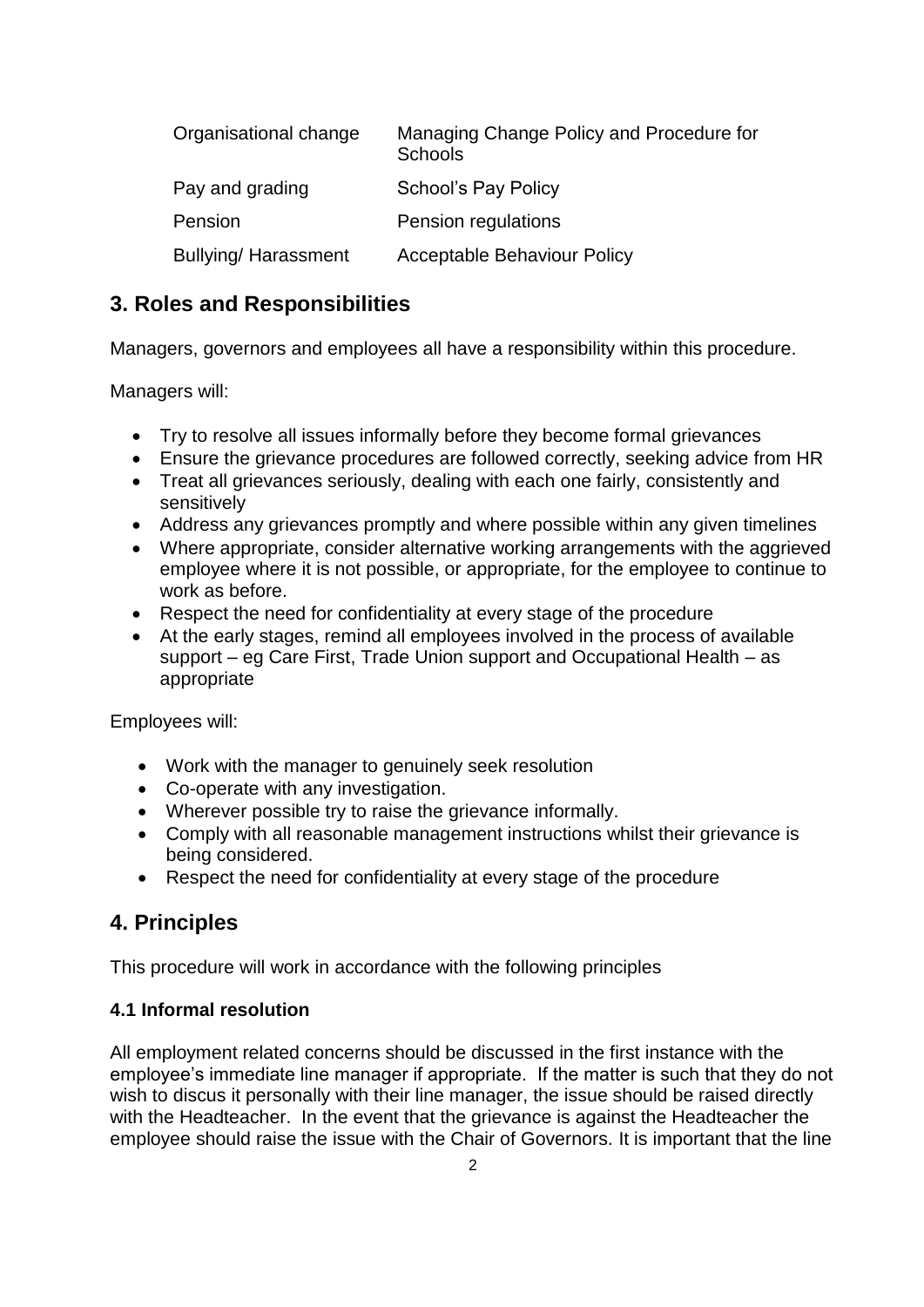manager takes great care to ensure that they are aware of all the circumstances surrounding the grievance before they respond to the employee. Time spent trying to resolve the grievance at this stage will be well spent, particularly if it means that the formal procedure can be avoided.

Although the informal stage is strongly recommended as a first step, employees have the right to bypass the informal stage and go straight to the formal Stage 1 if they so wish.

# **4.2 Mediation**

As an alternative to raising a complaint through the formal grievance procedure or at any stage of the procedure, an employee or the manager may request that the matter is dealt with through mediation. Mediation is voluntary and will only take place with the agreement of both parties. Where mediation is agreed once the formal grievance procedure has been started, the formal procedure will be adjourned whilst the mediation takes place. Either party will have the opportunity to withdraw from the mediation at any stage without prejudice. In the event that no mutually acceptable solution is reached through mediation, the procedure will be reconvened at the point of adjournment. The schools HR team is able to provide an impartial, accredited mediation service.

# **4.3 Use of the Grievance Policy**

All genuine grievances raised will be treated seriously. However, employees should be aware that they must not use the policy to raise concerns without just cause and with the intent of causing distress to others. Inappropriate use of the policy may result in the employee who has raised the grievance being subject to disciplinary action under the disciplinary procedure.

With regards to performance management, an employee may wish to raise a grievance about the way the performance management is handled by their manager. However, it is not expected that the Grievance Policy or Acceptable Behaviour Policy will be used solely because the manager is seeking to performance manage an employee, and the employee disagrees with this decision.

If the grievance concerns an employee's line manager, the employee should raise their concern with the next level of management. Where the grievance concerns the Head Teacher, the employee should raise their concern with the Chair of Governors. Where the grievance concerns the Chair of Governors, the employee should initially raise their concern with the Vice Chair of Governors.

### **4.4 Right to be accompanied**

At all stages of the grievance procedure employees will have the right to be accompanied by a trade union representative or a fellow employee. Before any meetings take place the employee should notify the manager whom they have chosen as a companion.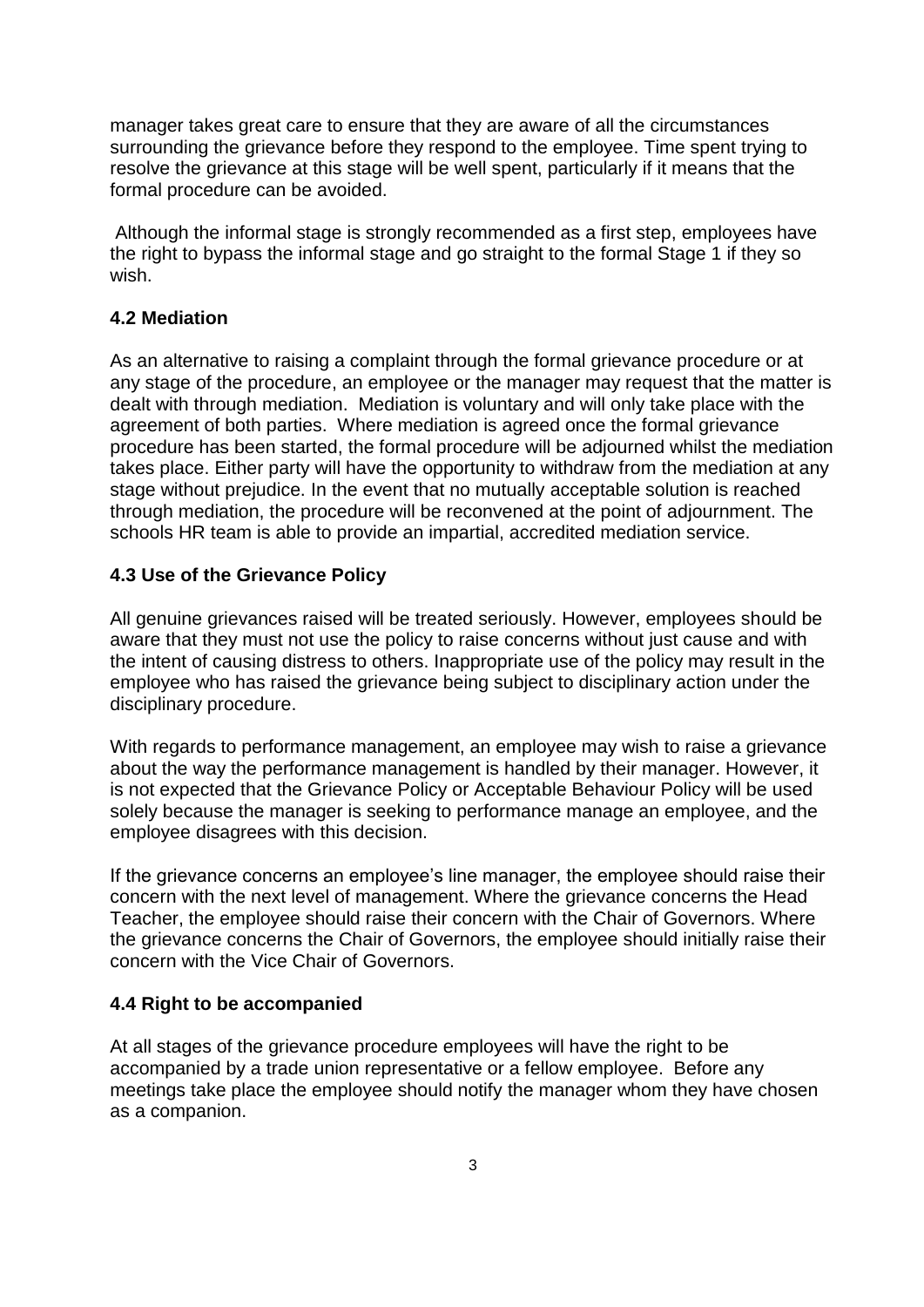# **4.5 Records**

At all formal stages of the procedure, meetings will be recorded in writing and copies made available to employees.

### **4.6 Discrimination**

The school will not discriminate on the grounds of sex, disability, age, race, marital status, religion, colour, nationality, ethnic or national origin, or because of their sexuality or sexual orientation. At all times during any informal or formal proceedings the school will ensure, where they are aware of any specific requirements, to make any reasonable adjustments to ensure the procedure is fully accessible and understandable to all employees. These adjustments may include:

- Location and timings of meetings
- Alternative formats of all written information
- Equipment such as an induction loop, sign language interpreter
- Appropriate adjustments for people with a learning disability
- Mobility and access

# **4.7 Timescales**

All timescales mentioned within this procedure will be adhered to where possible, but are subject to change with agreement, in the event that particular circumstances prevent them from being adhered to.

### **4.8 Overlapping grievance and disciplinary cases**

Where an employee raises a grievance during a disciplinary process, the disciplinary process may be temporarily suspended in order to deal with the grievance. Where the grievance and disciplinary cases are related it may be appropriate to deal with both issues concurrently.

# **5. Formal procedure**

If the matter has not been resolved in the informal stages of this procedure, the employee should raise their grievance in writing, to the Headteacher. Employees may raise their grievance using the Grievance Form in Appendix 1.

The written grievance should include the following information:

• The nature of the grievance – what is alleged to have occurred, by whom and when. (This should refer to specific instances rather than generalisations)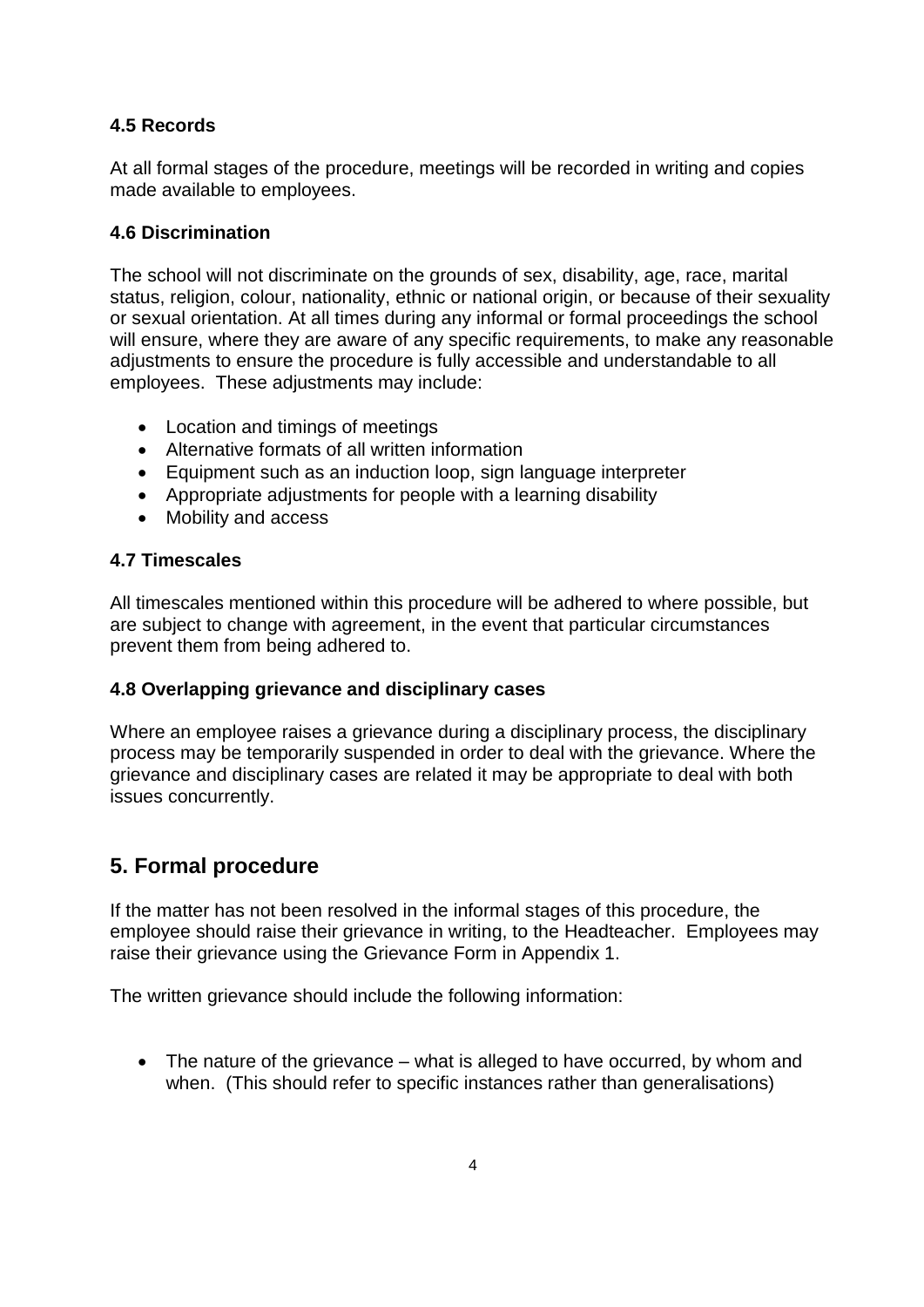- The reason for the dissatisfaction of the informal solution (if appropriate)
- The remedy that the employee is seeking
- Details of any witnesses to the matters complained about

# **5.1 Investigation**

On receipt of the grievance, the Headteacher (or Chair of Governors if the grievance is by or against the Headteacher) will appoint a senior member of staff (or governor) to undertake an investigation. The Investigating Officer should arrange to meet with the employee. At this meeting, the employee has the right to be accompanied by their trade union representative or a work colleague.

The aim of the meeting is to gather all of the facts relating to the grievance and to identify any relevant witnesses. Resolution of any grievance is also far more likely if a potential solution can be identified and agreed, therefore the Investigating Officer should explore with the claimant what they would like to see as an outcome of the process. If sufficient information is available following this meeting, it may be possible for the Headteacher/ Chair of Governors to identify an appropriate outcome, which should be confirmed in writing to the employee.

If it becomes apparent during the meeting that further information is required, the Investigating Officer should arrange to conduct a thorough investigation. S/he should to invite appropriate witnesses and /or the member of staff who may be the subject of the complaint to an investigation meeting. Witnesses should also have the opportunity to be accompanied by a Trade Union representative or colleague. Detailed notes will be taken during all investigatory meetings and signed statements produced to accompany the Investigating Officer's report. All witnesses should be reminded of the need for confidentiality and informed that statements may be read by both parties to the complaint and if necessary may be used in any resulting disciplinary proceedings

### **5.2 Grievance Hearing**

If an investigation has been necessary and once all available evidence has been gathered, the Investigating Officer will produce a report for the Headteacher (Chair of Governors), detailing the findings and conclusions and if appropriate, any recommendations for resolution of the grievance. This should not include recommendations on potential disciplinary sanctions. This will be a decision for the Hearing. On receipt of the report, the Headteacher will forward a copy to the employee and arrange a formal Grievance Hearing. If the Headteacher has undertaken the investigation, the hearing will be considered by the Chair of Governors or a Governor nominated by the Chair of Governors.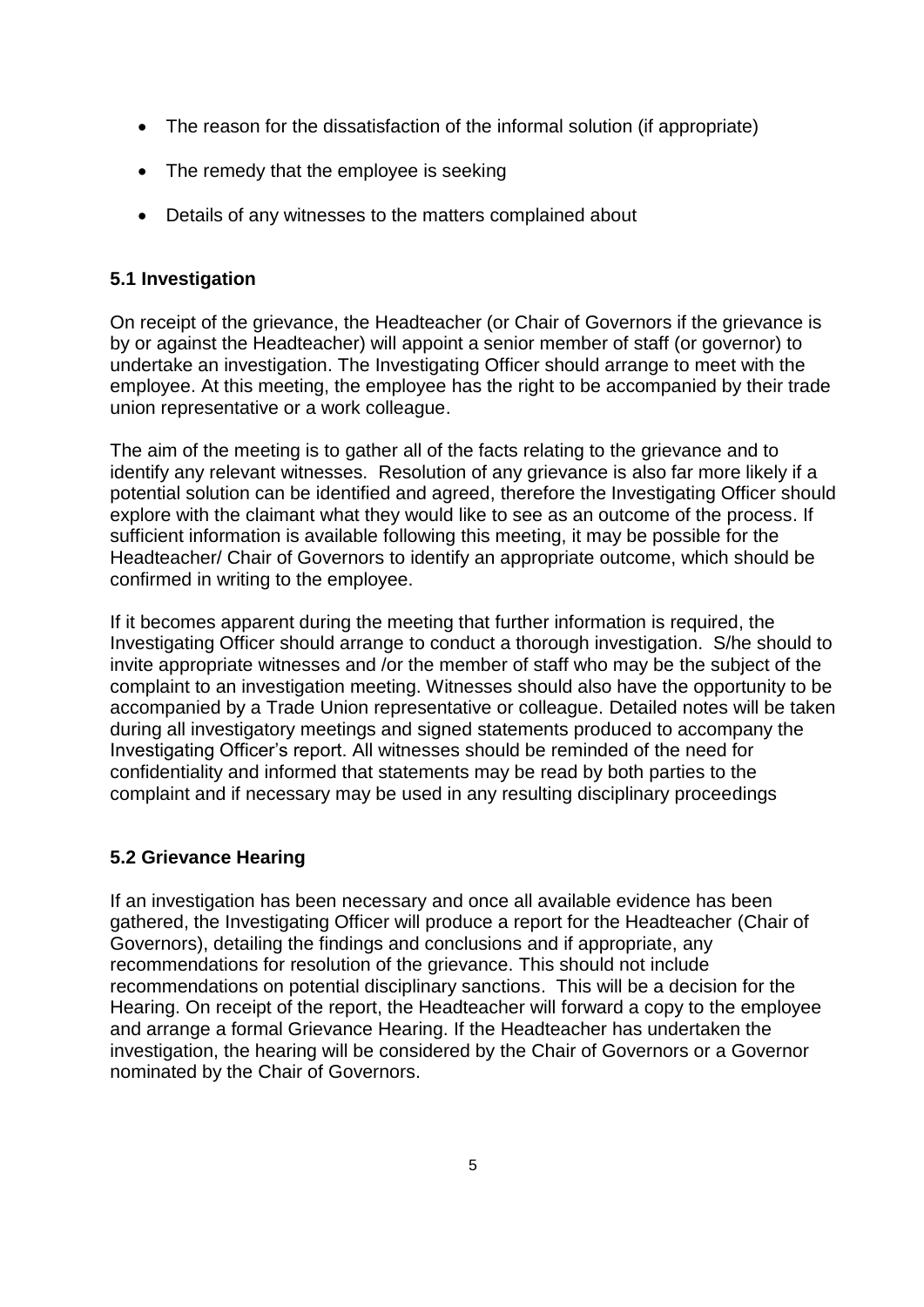The aim of the grievance hearing is to allow open discussions around the matter with a view to achieving a satisfactory resolution and for the Headteacher (Chair of Governors) to make a decision on the outcome.

The grievance hearing must allow for:

- The employee's right to be accompanied.
- The employee to explain their grievance and propose solutions that s/he believes would satisfactorily address their grievance.
- The Investigating Officer to be given the opportunity to explain the findings of the investigation into the grievance.
- The Headteacher (Chair of Governors) to make a decision and explain the employee's right of appeal.

At the grievance meeting the Headteacher (Chair of Governors) will decide on one of the following*:*

- The grievance is not upheld.
- The grievance is upheld in part and an appropriate resolution is provided.
- The grievance is upheld in full and an appropriate resolution is provided.

### **5.3 Notification of outcome**

Although the projected timescale for resolution is within 20 working days of the grievance being received by the Headteacher, grievances frequently take much longer to resolve, owing to problems of obtaining evidence, scheduling the availability of all involved and conflicting priorities. Where the grievance is complex and/or where a formal investigation is commissioned, it may take much longer to reach a conclusion and a revised timeline should be agreed between parties.

Once the conclusion is reached, the Headteacher will inform the employee, and the subject of the grievance of their decision, and any follow-up action that may be required. This written notification will include the right to appeal.

# **6. Counter Claims**

Occasionally an employee may wish to submit a grievance in response to formal managerial action being taken against them. This "counter claim" must be considered. The Headteacher or manager who receives a counter claim will consider and decide upon the following course of action/options:-

- (i) agree that the counter claim should be considered simultaneously with the formal action already being taken, which means that the employee will be able to refer to it as part of their defence; or
- (ii) determine that the nature of the "counter claim" means that the formal action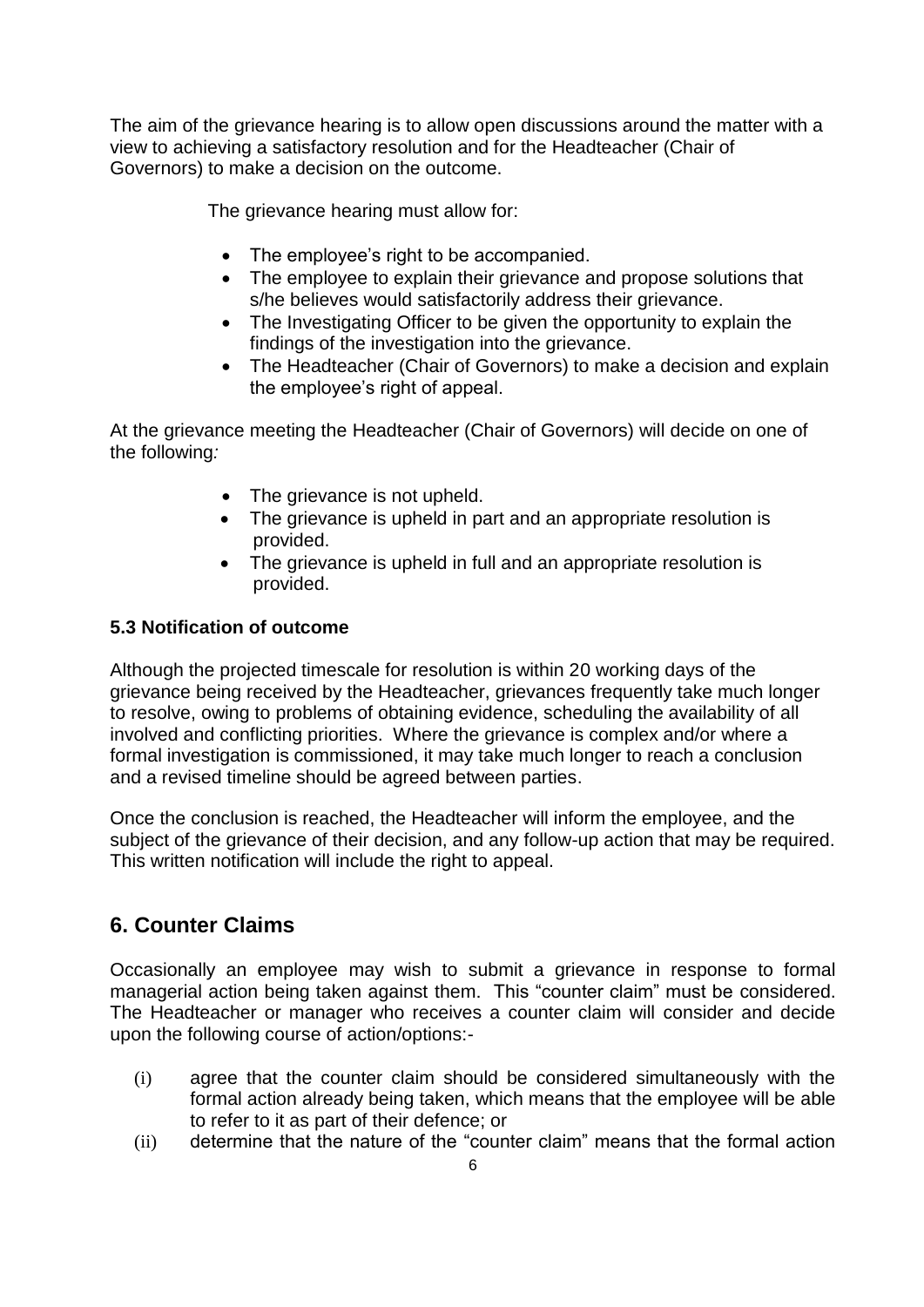will be deferred pending an investigation. After this investigation is completed, the Headteacher or manager may recommence the formal action taking into account the findings from the investigation.

The Headteacher or manager is advised to take HR advice before deciding which course of action should be taken. If the manager or Headteacher concerned is implicated in the counter claim, the Headteacher or Chair of Governors may decide to nominate a different manager or a governor to consider the complaint. (Note: a counter claim does not mean that the formal action will be set aside or discontinued).

A counter claim may also be lodged against an employee by a member of staff who is the subject of a grievance. The Headteacher or manager must respond to the counter claim and should decide which of the above "options" they wish to follow. The Headteacher or manager must notify both parties that a counter claim has been received.

# **7. Employees who have left the school**

A former employee may raise concerns after their employment at the school has come to an end. If this happens, the Headteacher or Chair of Governors should contact an HR Officer for guidance on how to deal with the matter.

# **8. Collective Grievance Procedure**

If a collective grievance arises involving a group of employees within the same school relating to the same issue, this may be dealt with through this policy and the group of staff may nominate a spokesperson to represent their case.

Employees using this procedure must be aware that they cannot then use the Individual Grievance Procedure for raising the same issue.

### **8.1 Nominated representatives**

Employees wishing to pursue a collective grievance should nominate an individual to represent their interests throughout the process. (More than one person may be nominated if a large group of more than 8 employees is involved) This person will be referred to as a 'nominated representative'. S/he may or may not be trade union representatives. One representative of each relevant Trade Union has the right to be in attendance at any grievance meeting.

### **8.2 First Stage**

In the first instance the matter should first be taken up with the immediate supervisor/Manager informally, who should discuss the issues with the nominated representative(s) within three working days and reach a decision. If more than one department is involved, the appropriate managers must try together to resolve the problem informally.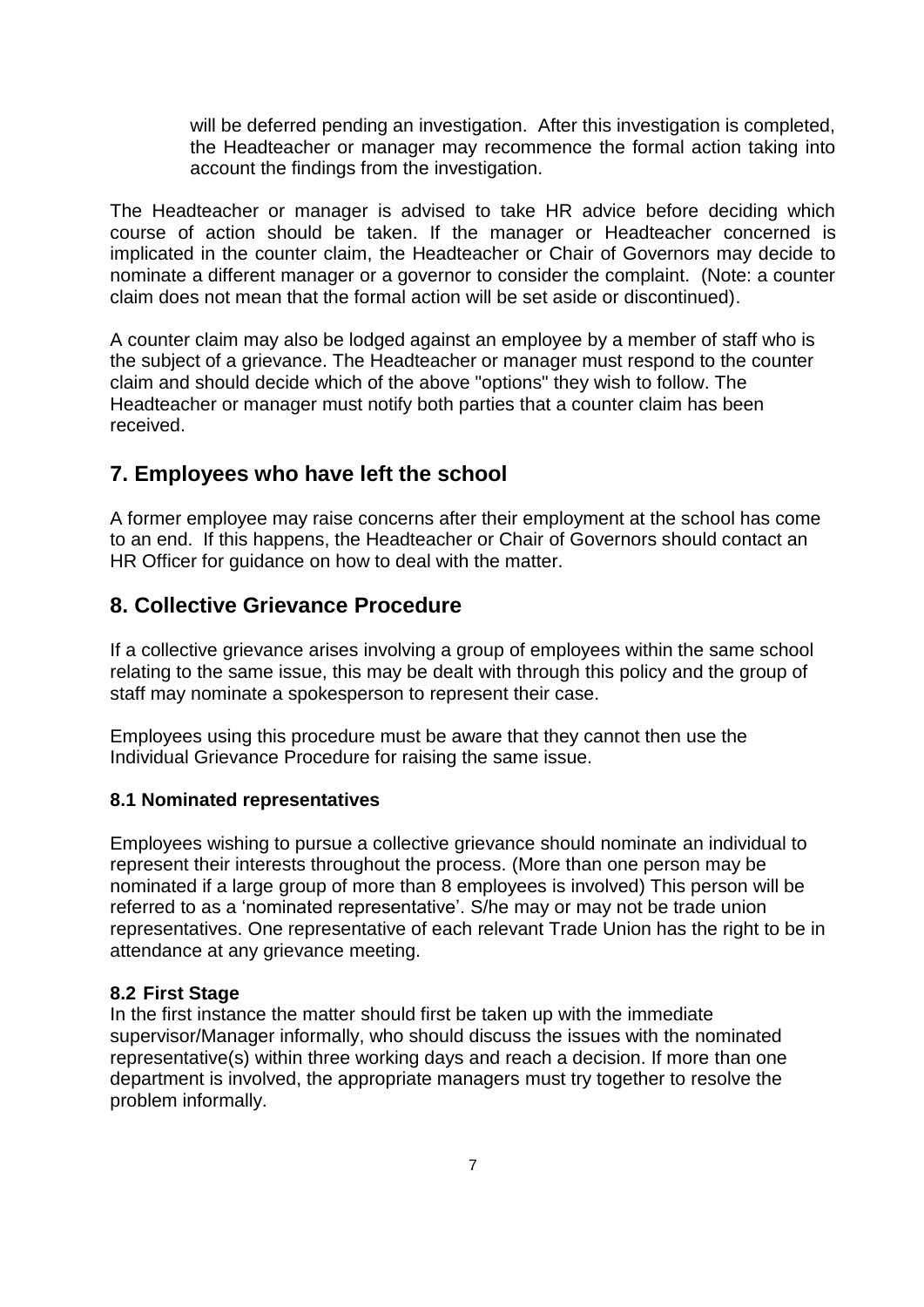#### **8.3Second stage**

If the dispute or grievance is not resolved to the satisfaction of the staff concerned and they wish to take it further, the nominated representative(s) should raise the collective grievance with a manager or Headteacher who is not the subject of the grievance, by writing a letter detailing the nature of the grievance. The grievance letter must include the name, job title and contact details of the nominated representative, and whether s/he is acting in a capacity of a trade union representative.

The grievance letter must be signed by all employees to whom the grievance applies to confirm that they give their consent to be represented by the nominated representative. The letter should be dated and a copy kept by the nominated representative.

#### **8.4. Investigation (Optional)**

Upon receipt of a grievance it may be necessary to conduct an investigation. If appropriate, investigatory meetings will be held to gather all relevant facts and evidence. The nominated representative(s) will be invited to this investigatory meeting as soon as possible, in writing. It will be made clear in the letter that the purpose of the meeting is to establish the facts and that there is a statutory right to be accompanied at the meeting.

The investigatory meeting will usually be conducted by an appropriate senior member of staff. The investigation will be conducted as soon as possible and will normally be completed with ten working days of receiving the grievance. However, if the matter is particularly complex, this can be extended to 15 working days, If it is not possible to complete the investigation within this timeframe, the nominated representative(s) will receive a written explanation of the delay and when the investigation is expected to be completed.

#### **8.5 Decision and Notification**

After the conclusion of the investigatory meeting the nominated representative(s) will be notified in writing within five working days that the investigation has been completed. The letter will set out what action the employer intends to take to resolve the grievance or, where the grievance is not upheld, the reasons for this will be clearly explained. The letter will also specify that the employees can appeal if the majority are not content with the decision/action taken.

# **9. Appeals**

Where the grievance remains unresolved, the employee/nominated representative(s) should write to the Clerk to Governors of the school within ten working days of notification of the decision, setting out their grounds for appeal. A panel of governors who have not been involved previously will consider the appeal. If it is considered appropriate, an alternative decision may be determined.

Appeal hearings will be dealt with in accordance with the Schools Appeals Procedure below and the decision will be final.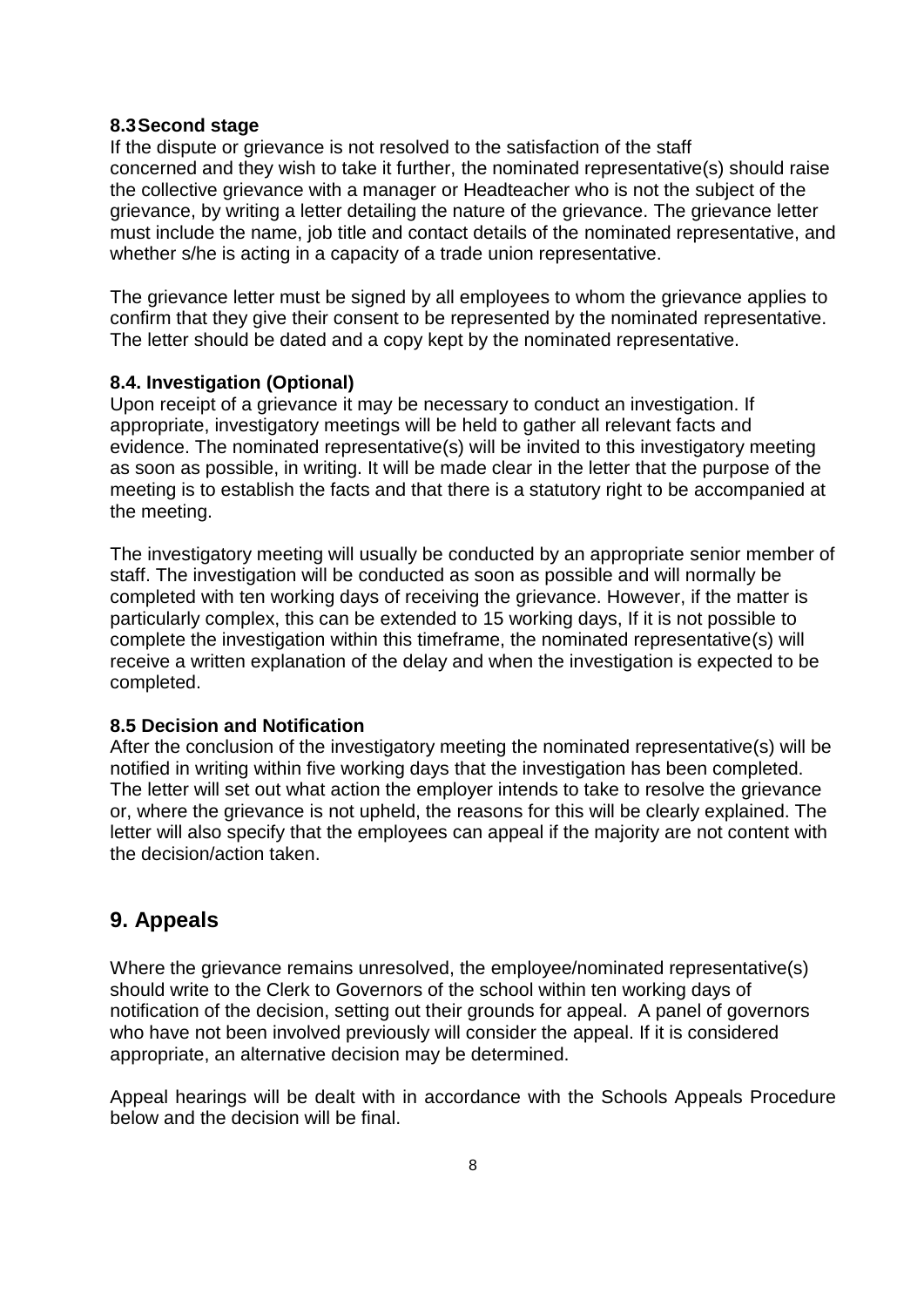The employee/nominated representative(s) will be notified of the outcome of the appeal within five working days of the hearing.

# **The Procedure**

An employee has the legal right to appeal against a decision reached under this policy. They must be notified of this right in the letter sent following the outcome of the hearing. The deadline to appeal is ten working days from when the employee receives notification of the decision in writing.

An employee may appeal on one or more of the following grounds:

- whether the process of the investigation was fair
- whether the conclusions and recommendations are reasonable in all of the circumstances .
- whether there is any new evidence to consider

The appeal must be in writing and state the reason(s) for appeal giving clear supporting evidence for each area.

# **Preparing for an appeal hearing**

The Clerk to the Governors will be responsible for the arrangements for formal hearings and they will need to:

- a) Arrange a convenient date and location for the Appeal Hearing and someone to take minutes.
- b) Write to the employee to confirm
	- the appeal hearing arrangements giving them at least five working days before the appeal hearing
	- their right to be accompanied by a trade union representative or work colleague.
	- Requesting that any additional paperwork they wish to submit to the panel must be received by the Clerk to Governors 3 days before the hearing
	- The right to call witnesses
- c) Invite the Chair of the previous hearing and, if appropriate, any witnesses.
- d) Circulate to the panel members
	- Copies of the paperwork submitted by the employee
	- letter and minutes from the previous hearing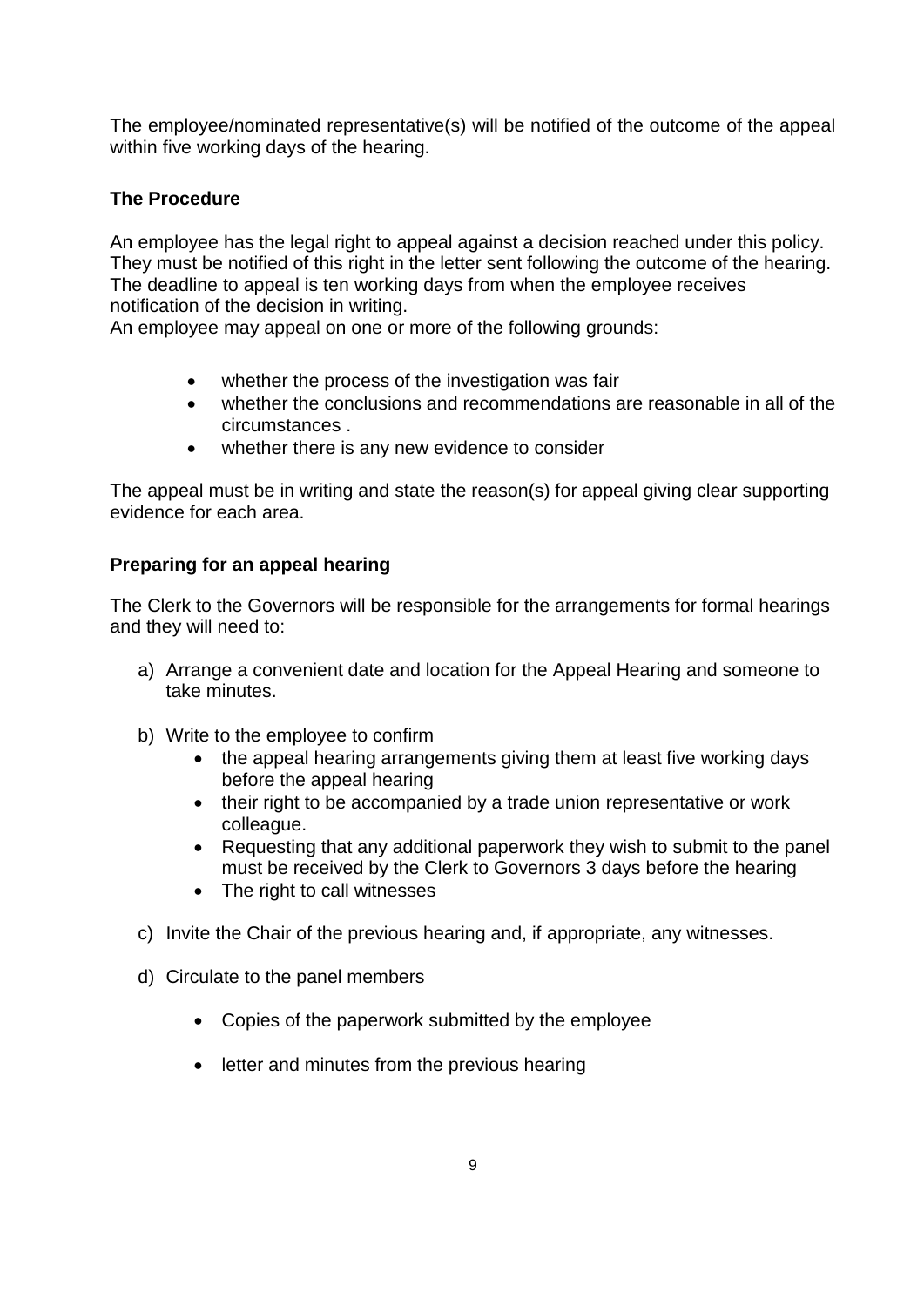#### **The Purpose of the Appeal Hearing**

The hearing will consider the grounds that the employee has put forward and assess whether or not the conclusion reached at the original grievance was appropriate. The appeal hearing is not a rehearing of the original grievance, but rather a consideration of the specific areas with which the employee is dissatisfied in relation to the original grievance. The panel, in conducting the appeal hearing may therefore confine discussion to those specific areas rather than reconsider the whole matter afresh.

#### **The Format of the Appeal Hearing**

The Chair of the Panel will call in all parties and introduce the Panel.

The Chair will explain that the purpose of the appeal hearing is to determine whether the outcome from the original hearing was correct and whether the decisions made at that hearing should be upheld, overturned or replaced with another decision.

The Chair should also explain the procedure to be followed during the hearing and confirm that all parties have copies of the appropriate paperwork

The Chair will then ask who will present the case for each party and how many witnesses are to be called.

In all cases the employee (or his/her representative) will present their case first and call any witnesses. The employee or their representative will need to outline the ways in which they believe the conclusions of the previous hearing were flawed

The employer's representative will have the opportunity to ask questions of the employee on the evidence given by her/him and any witnesses whom she/he may call.

The Panel may ask questions of the employee and witnesses.

The employer's representative will put the case in the presence of the employee and call such witnesses as she/he wishes.

The employee and his/her representative will have the opportunity to ask questions of the employer's representative and his/her witnesses.

The Panel may ask questions of the employer's representative and her/his witnesses. The employer's representative and the employee (or her/his representative) will have an opportunity to sum up their cases if they so wish.

The Chair will then ask both sides to withdraw to allow the Panel to consider the case in private only recalling the employer's representative and the employee to clear points of uncertainty on evidence already given. If a recall is necessary both parties are to return. (The representative of the Local Authority and the Clerk to the hearing may be present whilst the Panel is considering the case).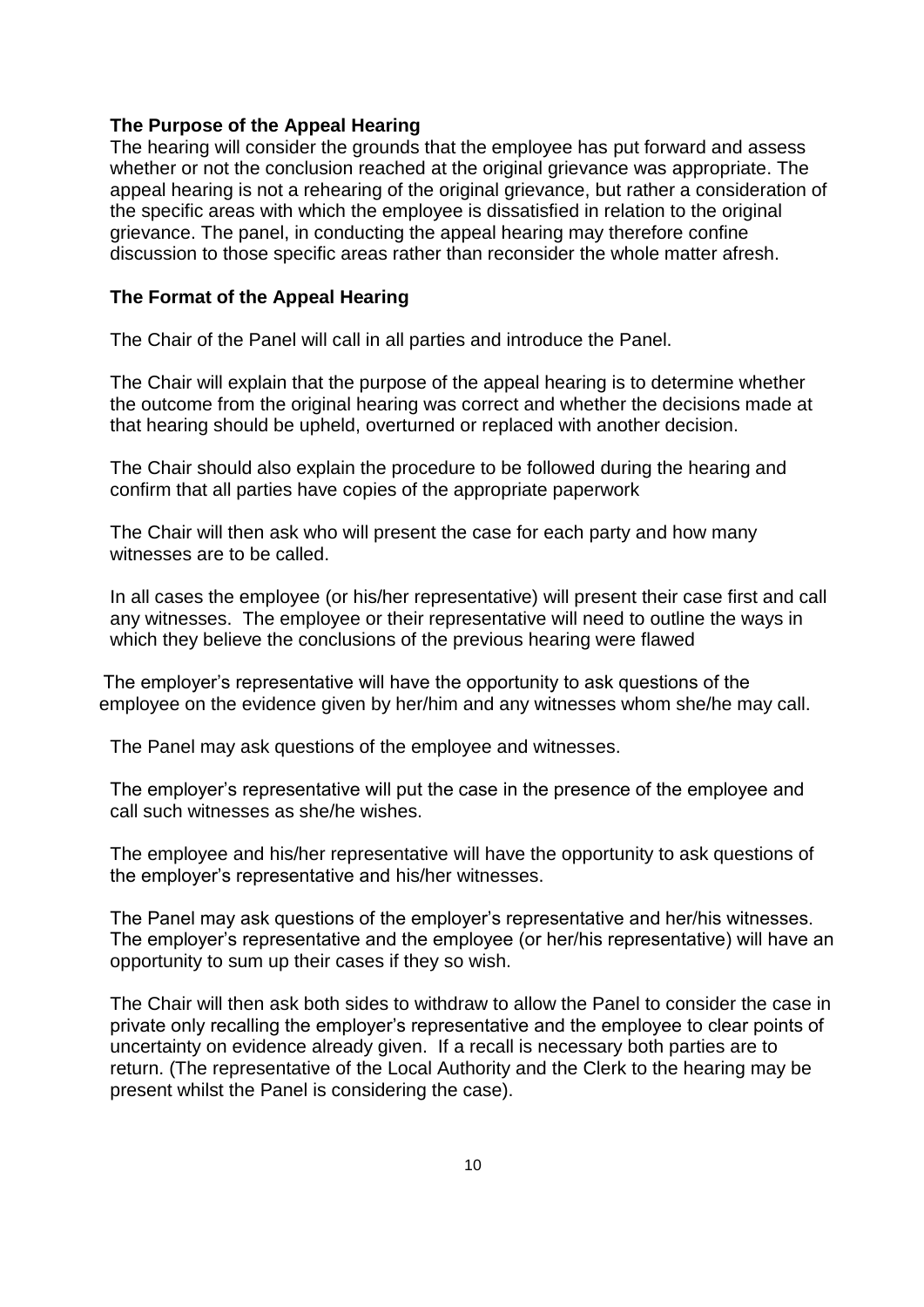Adjournment: The Chair may call a short break at any time in the proceedings. If s/he considers that more than a short break for deliberation is necessary then the hearing should be formally adjourned. If at any time those present become too upset to continue or the hearing is becoming heated, the Chair should arrange for an adjournment to allow people to compose themselves before continuing. Any requests for an adjournment should be considered sympathetically.

#### **Making a decision**

In coming to a conclusion on the facts of the case, the panel will need to decide on the 'balance of probabilities' and whether the outcome of the original hearing was justified. This is not as stringent a test as in a criminal court of law where the test of 'beyond reasonable doubt' applies, but it nevertheless requires the panel to come to a conclusion based on evidence rather than 'gut feeling'.

#### **Test of reasonableness**

At this stage, it may be useful to run through the following checklist to ensure the panel has reached a fair decision:

- Has there been as much investigation as is reasonable in the circumstances?
- Have the requirements of the appeals procedure been properly complied with up to this point, including advance notice to the employee of the matter(s) to be considered at this hearing?
- Was the decision made at the original hearing reasonable in the circumstances?

#### **Outcomes of the Appeal hearing**

The outcomes available to the appeal panel are:

- Uphold the previous decision in full
- Uphold the previous decision in part
- Uphold the employee's appeal in full and make an alternative decision

#### **Notification of the Decision**

The Panel may announce its decision to the parties personally or, if the employee prefers, arrangements can be made to contact him/her or representative by telephone/email.

The decision will be confirmed in writing within 5 working days to the employee and the Local Authority.

The decision of the Appeals Panel is final.

If the panel is not satisfied with the investigation or any other material aspect of what has gone before, it is for the Chair of the Appeal Hearing to submit the matter for further investigation and/or a new hearing.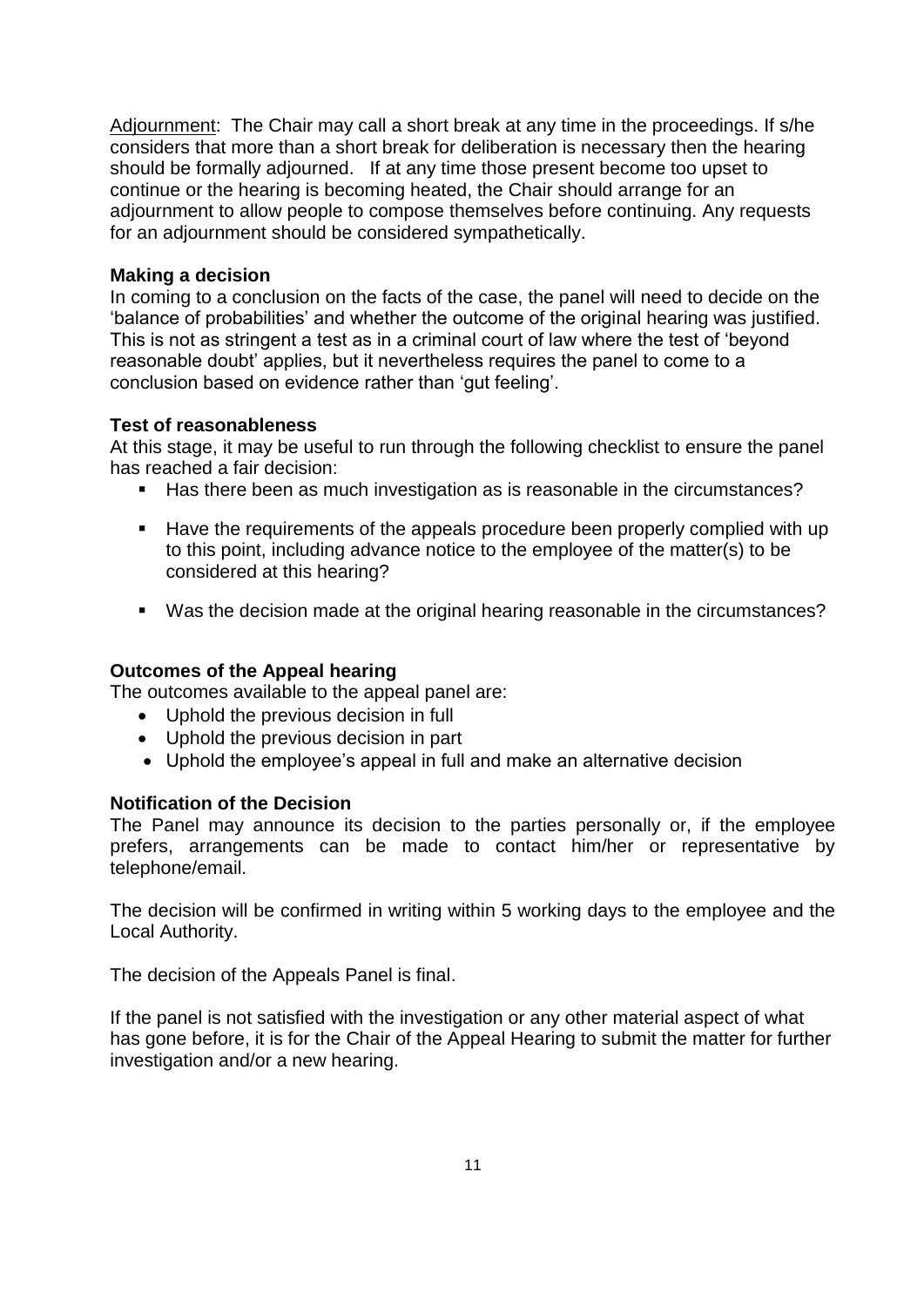# **APPENDIX A**

# **EMPLOYEE GRIEVANCE FORM**

| Your name                                                                                                                                                                 |  |  |
|---------------------------------------------------------------------------------------------------------------------------------------------------------------------------|--|--|
| Job title                                                                                                                                                                 |  |  |
| Grievance (please give a full description of your grievance, use this form to<br>help a shared understanding of your grievance and what is needed to put<br>things right) |  |  |
|                                                                                                                                                                           |  |  |
|                                                                                                                                                                           |  |  |
|                                                                                                                                                                           |  |  |
|                                                                                                                                                                           |  |  |
|                                                                                                                                                                           |  |  |
|                                                                                                                                                                           |  |  |
|                                                                                                                                                                           |  |  |
|                                                                                                                                                                           |  |  |
|                                                                                                                                                                           |  |  |
|                                                                                                                                                                           |  |  |
|                                                                                                                                                                           |  |  |
|                                                                                                                                                                           |  |  |
|                                                                                                                                                                           |  |  |
|                                                                                                                                                                           |  |  |